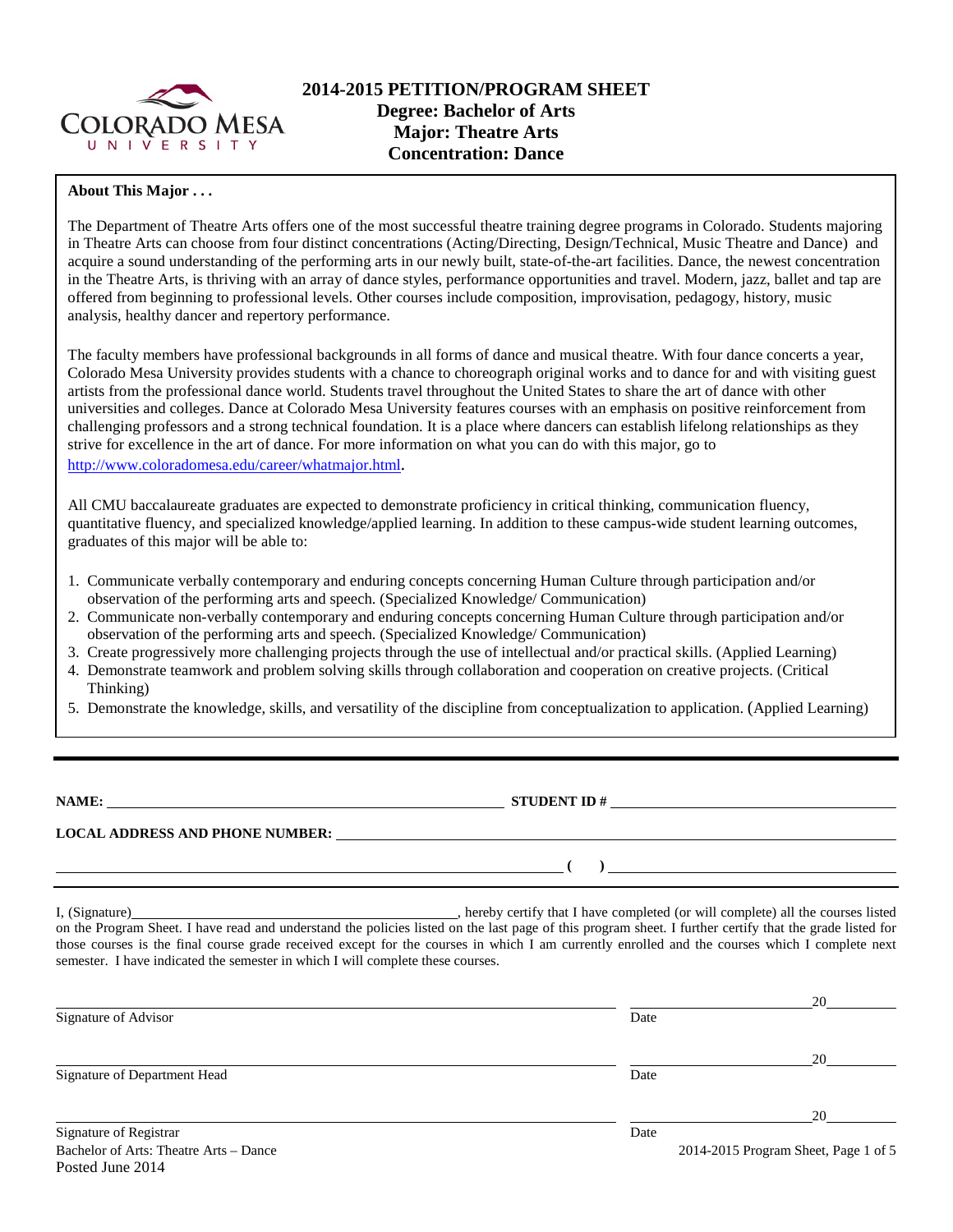## **Students should work closely with a faculty advisor when selecting and scheduling courses prior to registration.**

Degree Requirements:

- 120 semester hours total (Students must complete a minimum of 30 of the last 60 hours of credit at CMU, with at least 15 semester hours in major discipline courses numbered 300 or higher).
- 40 upper division credits (A minimum of 15 taken at the 300-400 course levels within the major at CMU).
- 2.00 cumulative GPA or higher in all CMU coursework
- 2.00 cumulative GPA or higher in coursework toward the major content area
- Pre-collegiate courses (usually numbered below 100) cannot be used for graduation.
- A student must follow the CMU graduation requirements either from 1) the program sheet for the major in effect at the time the student officially declares a major; or 2) a program sheet for the major approved for a year subsequent to the year during which the student officially declares the major and is approved for the student by the department head. Because a program may have requirements specific to the degree, the student should check with the faculty advisor for additional criteria. It is the student's responsibility to be aware of, and follow, all requirements for the degree being pursued. Any exceptions or substitutions must be approved by the student's faculty advisor and Department Head.
- When filling out the program sheet a course can be used only once.
- See the "Undergraduate Graduation Requirements" in the catalog for additional graduation information.

**GENERAL EDUCATION REQUIREMENTS** (31 semester hours) See the current catalog for a list of courses that fulfill the requirements below. If a course is on the general education list of options and a requirement for your major, you must use it to fulfill the major requirement and make a different selection within the general education requirement.

| Course No Title                                                             | Sem.hrs Grade Term/Trns |
|-----------------------------------------------------------------------------|-------------------------|
| <b>English</b> (6 semester hours, must receive a grade of "C" or better and |                         |
| must be completed by the time the student has 60 semester hours.)           |                         |
| <b>ENGL 111 English Composition</b>                                         |                         |
| <b>ENGL 112 English Composition</b>                                         |                         |
|                                                                             |                         |
| <b>Math:</b> MATH 110 or higher (3 semester hours, must receive a grade     |                         |
| of " $C$ " or better, must be completed by the time the student has 60      |                         |

of "C" or better, must be completed by the time the student has 60 semester hours.) MATH 1\_\_\_ \_\_\_\_\_\_\_\_\_\_\_\_\_\_\_\_\_\_\_\_\_\_\_\_ \_\_\_\_ \_\_\_\_\_ \_\_\_\_\_\_\_\_

\_\_\_\_\_\_ \_\_\_\_ \_\_\_\_\_\_\_\_\_\_\_\_\_\_\_\_\_\_\_\_\_\_\_\_ \_\_\_\_ \_\_\_\_\_ \_\_\_\_\_\_\_\_

\_\_\_\_\_\_ \_\_\_\_ \_\_\_\_\_\_\_\_\_\_\_\_\_\_\_\_\_\_\_\_\_\_\_\_ \_\_\_\_ \_\_\_\_\_ \_\_\_\_\_\_\_\_ \_\_\_\_\_\_ \_\_\_\_ \_\_\_\_\_\_\_\_\_\_\_\_\_\_\_\_\_\_\_\_\_\_\_\_ \_\_\_\_ \_\_\_\_\_ \_\_\_\_\_\_\_\_

\_\_\_\_\_\_ \_\_\_\_ \_\_\_\_\_\_\_\_\_\_\_\_\_\_\_\_\_\_\_\_\_\_\_\_ \_\_\_\_ \_\_\_\_\_ \_\_\_\_\_\_\_\_

**Humanities** (3 semester hours)

**Social and Behavioral Sciences** (6 semester hrs)

**Natural Sciences** (7 semester hours, one course must include a lab) \_\_\_\_\_\_ \_\_\_\_ \_\_\_\_\_\_\_\_\_\_\_\_\_\_\_\_\_\_\_\_\_\_\_\_ \_\_\_\_ \_\_\_\_\_ \_\_\_\_\_\_\_\_

\_\_\_\_\_\_ \_\_\_\_ \_\_\_\_\_\_\_\_\_\_\_\_\_\_\_\_\_\_\_\_\_\_\_\_ \_\_\_\_ \_\_\_\_\_ \_\_\_\_\_\_\_\_  $\frac{1}{\sqrt{2}}$   $\frac{1}{\sqrt{2}}$ 

**History** (3 semester hours)

HIST \_\_\_\_ \_\_\_\_\_\_\_\_\_\_\_\_\_\_\_\_\_\_\_\_\_\_\_\_ \_\_\_\_ \_\_\_\_\_ \_\_\_\_\_\_\_\_

**Fine Arts** (3 semester hours)

| Course No Title                    | Sem.hrs Grade Term/Trns |  |  |
|------------------------------------|-------------------------|--|--|
| OBURD I OUED DURCLOU DROUDELING // |                         |  |  |

## **OTHER LOWER DIVISION REQUIREMENTS** (6 semester hours)

|        | <b>Kinesiology</b> (3 semester hours) |  |  |
|--------|---------------------------------------|--|--|
|        | KINE 100 Health and Wellness          |  |  |
| KINA 1 |                                       |  |  |
| KINA 1 |                                       |  |  |

**Applied Studies** (3 semester hours)

## **FOUNDATIONS COURSES (12 semester hours)** Two **consecutive**

\_\_\_\_\_\_ \_\_\_\_ \_\_\_\_\_\_\_\_\_\_\_\_\_\_\_\_\_\_\_\_\_\_\_\_ \_\_\_\_ \_\_\_\_\_ \_\_\_\_\_\_\_\_

classes in the **same** foreign language. Must receive a grade of "C" or better. FLAS 114 & 115 will **NOT** fulfill this requirement.

| FLA |                                     |  |  |
|-----|-------------------------------------|--|--|
| FLA |                                     |  |  |
|     | THEA 153 Acting I: Beginning Acting |  |  |
|     | DANC 225 The Healthy Dancer         |  |  |

## **THEATRE ARTS – DANCE CONCENTRATION REQUIREMENTS**

(58 semester hours)

| DANC 250        | Dance Improvisation       | 2 |  |
|-----------------|---------------------------|---|--|
| DANC 255        | Choreography              | 3 |  |
| DANC 310        | Dance Pedagogy            | 3 |  |
| <b>DANC 315</b> | History & Philosophy of   |   |  |
|                 | Dance I                   | 3 |  |
| DANC 316        | History & Philosophy of   |   |  |
|                 | Dance II                  | 3 |  |
| DANC 328        | Music Analysis for Dance  | 3 |  |
| THEA 401        | <b>Career Preparation</b> | 3 |  |
| DANC 494        | Senior Dance Capstone     | 3 |  |
|                 |                           |   |  |

## **Select 6 sem hrs from DANC 234, 235, 334 335, 434, 435 (Ballet**

**Technique):**

| DANC |  |  |
|------|--|--|
| DANC |  |  |
| DANC |  |  |

## **Select 6 sem hrs from DANC 232, 233, 333, 334, 433, 434 (Jazz**

**Technique):**

| <b>DANC</b> |  |  |  |
|-------------|--|--|--|
| <b>DANC</b> |  |  |  |
| <b>DANC</b> |  |  |  |

### **Select 4 sem hrs from DANC 184, DANC 236, 237, 336, 337, 436, 437 (Tap Technique):**

|      | . |  |  |
|------|---|--|--|
| DANC |   |  |  |
| DANC |   |  |  |
| DANC |   |  |  |
|      |   |  |  |

# **Select 4 semester hours from DANC 183,DANC 230, 231, 330, 331, 430, 431 (Modern Technique):**

DANC\_ \_\_\_\_ \_\_\_\_\_\_\_\_\_\_\_\_\_\_\_\_\_\_\_\_\_\_\_\_ \_\_\_\_ \_\_\_\_\_ \_\_\_\_\_\_\_\_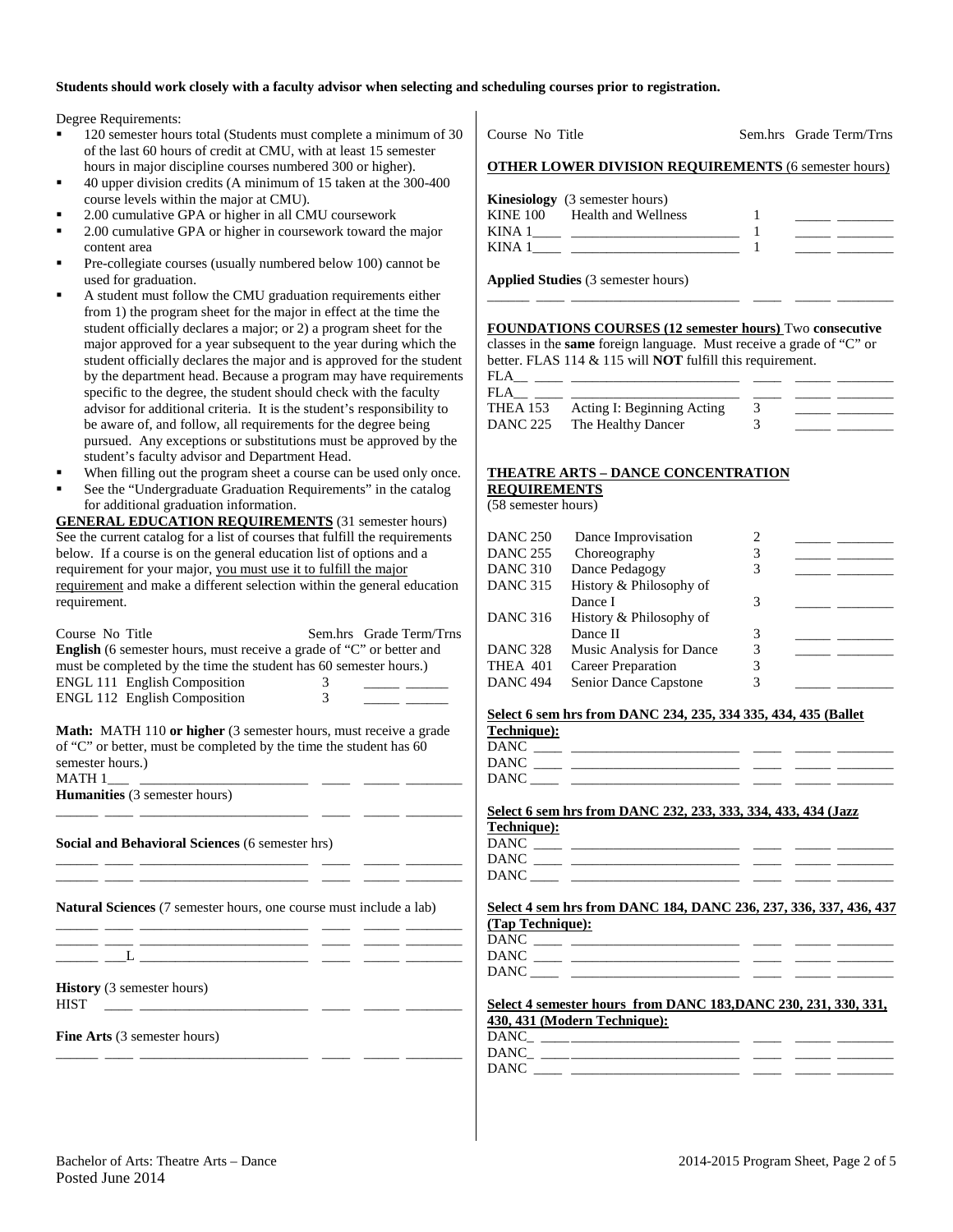Course No Title Sem.hrs Grade Term/Trns **Select 4 semester hours from DANC 156, 256, 356, 456, 290, 390, 490** DANC \_\_\_\_ \_\_\_\_\_\_\_\_\_\_\_\_\_\_\_\_\_\_\_\_\_\_\_\_ \_\_\_\_ \_\_\_\_\_ \_\_\_\_\_\_\_\_ DANC \_\_\_\_ \_\_\_\_\_\_\_\_\_\_\_\_\_\_\_\_\_\_\_\_\_\_\_\_ \_\_\_\_ \_\_\_\_\_ \_\_\_\_\_\_\_\_ DANC \_\_\_\_ \_\_\_\_\_\_\_\_\_\_\_\_\_\_\_\_\_\_\_\_\_\_\_\_ \_\_\_\_ \_\_\_\_\_ \_\_\_\_\_\_\_\_

# **Select 8 additional semester hours in technique (excluding**

| DANC 156-456, 290-490): |  |  |
|-------------------------|--|--|
| <b>DANC</b>             |  |  |
| <b>DANC</b>             |  |  |
| <b>DANC</b>             |  |  |
| <b>DANC</b>             |  |  |

#### **\*Each DANC Class may be repeated once for credit Dance Support Courses (3 semester hours)**

Select 3 semester hours from the list below.

 $DANC$   $-$ 

|           |  |  | _______ |
|-----------|--|--|---------|
|           |  |  | _______ |
|           |  |  | _______ |
| _________ |  |  |         |
| _________ |  |  |         |

# **THEATRE ARTS – Dance Concentration (58 Hours)**

DANC 250 Dance Improvisation (2) DANC 255 Choreography (3) DANC 310 Dance Pedagogy (3) DANC 315 Hist. & Phil. Of Dance I (3) DANC 316 Hist. & Phil. Of Dance II (3) DANC 328 Music Analysis for Dance (3) THEA 401 Career Preparation (3) DANC 494 Senior Dance Capstone (3)

## **Select 6 semester hours from the**

**following Ballet technique courses:** DANC 234 Ballet IIA (2) DANC235 Ballet IIB (2) DANC334 Ballet IIIA (2) DANC335 Ballet IIIB (2) DANC434 Ballet IVA (2) DANC435 Ballet IVB (2)

## **Select 6 semester hours from the following Jazz technique courses:**

DANC232 Jazz IIA (2) DANC233 Jazz IIB (2) DANC332 Jazz IIIA (2) DANC333 Jazz IIIB (2) DANC433 Jazz IV A (2) DANC434 Jazz IV B (2)

## **Select 4 semester hours from the following Tap technique courses:**

DANC 184 Tap I (2) DANC 236 Tap IIA (2) DANC237 Tap IIB (2) DANC336 Tap IIIA (2) DANC337 Tap IIIB (2) DANC436 Tap IVA (2) DANC437 Tap IVB (2)

# **Select 4 semester hours from the**

**following Modern technique courses:** DANC183 Modern I (2) DANC 230 Modern IIA (2) DANC231 Modern IIB (2) DANC330 Modern IIIA (2)

DANC331 Modern IIIB (2) DANC430 Modern IVA (2) DANC431 Modern IVB (2)

**Select 4 semester hours from the following Performance/Choreography Options:** DANC 156, 256, 356, 456 Repertory Dance  $(1)$ DANC290 Choreography Practicum (1) DANC390 Choreography Practicum II (1) DANC490 Choreography Practicum III (1)

# **Select 8 semester hours from DANC**

**Dance technique courses:** (excluding DANC 157-457 and DANC 297-497)

**Dance Support Courses (3 semester hours)**

Any THEATRE or DANCE Course

Course No Title Sem.hrs Grade Term/Trns

**Electives** (All college level courses appearing on your final transcript, **not listed above** that will bring your total semester hours to 120 hours.) (**13 semester hours; additional upper division hours may be needed.)**

|  |                          | $\overline{\phantom{0}}$      |  |
|--|--------------------------|-------------------------------|--|
|  |                          | $\overline{\phantom{0}}$      |  |
|  | Ξ.                       |                               |  |
|  | -                        |                               |  |
|  |                          |                               |  |
|  | -                        | ___                           |  |
|  | -                        | $\overline{\phantom{a}}$<br>- |  |
|  | -                        |                               |  |
|  | -                        | $\overline{\phantom{0}}$      |  |
|  |                          | -                             |  |
|  | -                        | $\overline{\phantom{0}}$      |  |
|  |                          | $\overline{\phantom{0}}$      |  |
|  | -                        |                               |  |
|  |                          |                               |  |
|  |                          |                               |  |
|  | $\overline{\phantom{0}}$ | $\sim$                        |  |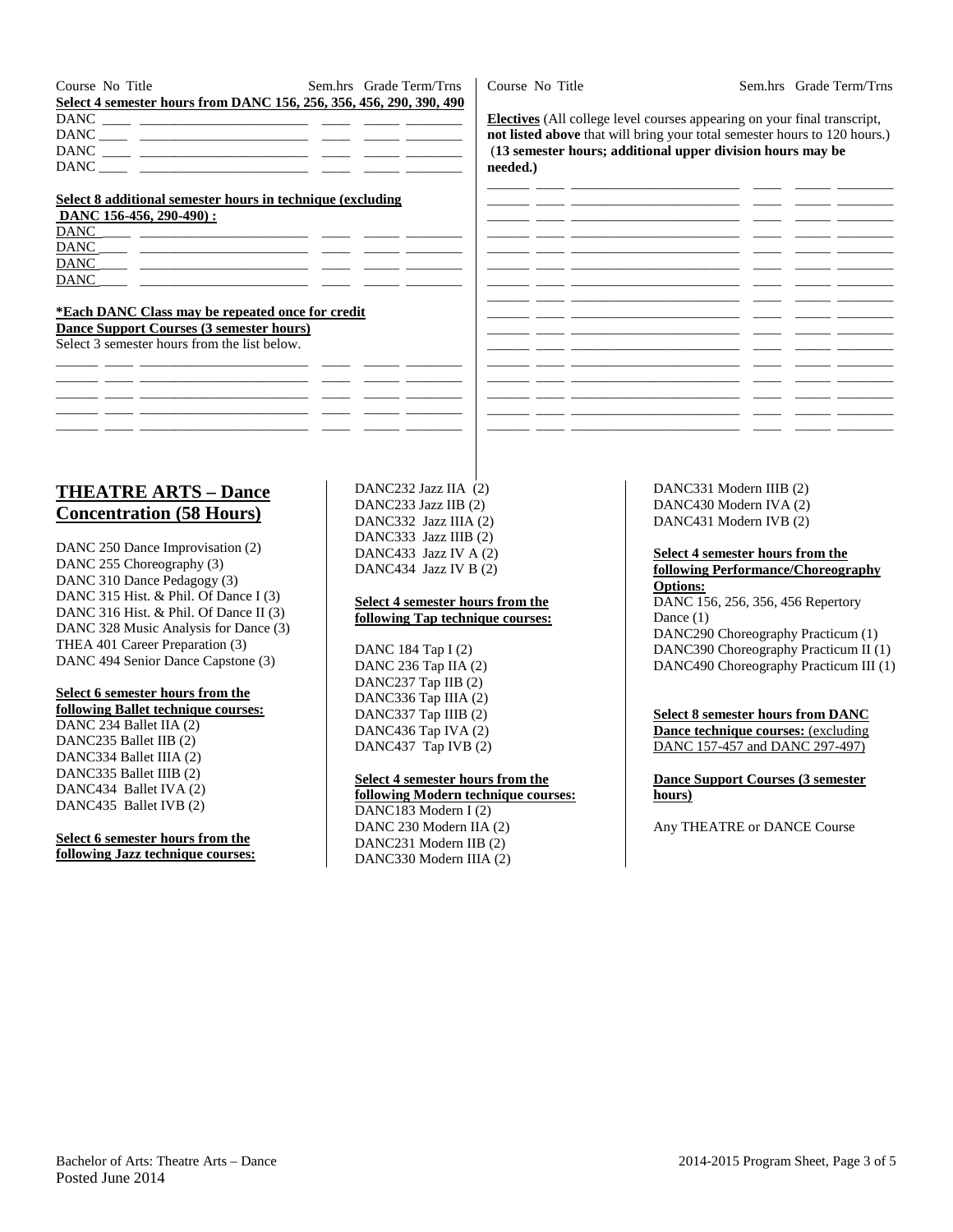# **SUGGESTED COURSE SEQUENCING FOR A MAJOR IN THEATRE ARTS – DANCE CONCENTRATION**

This is a recommended sequence of course work. Certain courses may have prerequisites or are only offered during the Fall or Spring semesters. It is the student's responsibility to meet with the assigned advisor and check the 2 year course matrix on the website for course availability.

# **FRESHMAN YEAR**

| <b>Fall Semester</b>                                             |                                               | Hours                   | <b>Spring Semester</b>                          |                                 | <b>Hours</b>                |
|------------------------------------------------------------------|-----------------------------------------------|-------------------------|-------------------------------------------------|---------------------------------|-----------------------------|
| <b>English Composition</b><br><b>ENGL 111</b>                    |                                               | 3                       | <b>English Composition</b><br><b>ENGL 112</b>   |                                 | 3                           |
| MATH XXX (110 or higher)                                         |                                               | 3                       | <b>General Education Fine Arts</b>              |                                 | $\ensuremath{\mathfrak{Z}}$ |
| Health and Wellness<br><b>KINE 100</b>                           |                                               | $\mathbf{1}$            | <b>General Education History</b>                |                                 | 3                           |
| THEA 153                                                         | Acting I: Beginning Acting                    | 3                       | <b>KINA Activity Course</b>                     |                                 | $\,1\,$                     |
| <b>DANC 234</b>                                                  | <b>Ballet IIA</b>                             | $\overline{2}$          | DANC 235 Ballet IIA                             |                                 |                             |
| <b>DANC 232</b>                                                  | Jazz IIA                                      | $\overline{2}$          | DANC 233 Jazz IIB                               |                                 | $\frac{2}{2}$               |
|                                                                  |                                               | 14                      | DANC 156 Dance Performance                      |                                 | $\mathbf 1$                 |
|                                                                  |                                               |                         |                                                 |                                 | 15                          |
|                                                                  |                                               | <b>SOPHOMORE YEAR</b>   |                                                 |                                 |                             |
| <b>Fall Semester</b>                                             |                                               | <b>Hours</b>            | <b>Spring Semester</b>                          |                                 | <b>Hours</b>                |
|                                                                  | General Education - Social/Behavioral Science | 3                       | General Education Social/Behavioral Science     |                                 | 3                           |
| FLA (Foreign Language)                                           |                                               | 3                       | FLA (Foreign Language)                          |                                 | $\ensuremath{\mathfrak{Z}}$ |
| DANC 225 Healthy Dancer                                          |                                               | 3                       | <b>KINA Activity Course</b>                     |                                 | $\mathbf{1}$                |
|                                                                  | DANC 250 Dance Improvisation                  | $\overline{c}$          | DANC 255 Choreography                           |                                 | 3                           |
| <b>Ballet Course</b>                                             |                                               | $\overline{2}$          | <b>Tap Dance Course</b>                         |                                 | $\overline{c}$              |
| <b>Jazz Course</b>                                               |                                               | $\overline{2}$          | <b>DANC 256</b>                                 |                                 | $\overline{1}$              |
|                                                                  |                                               | 15                      | <b>Modern Dance Course</b>                      |                                 |                             |
|                                                                  |                                               |                         |                                                 |                                 | $\frac{2}{15}$              |
|                                                                  |                                               | <b>JUNIOR YEAR</b>      |                                                 |                                 |                             |
| <b>Fall Semester</b>                                             |                                               | <b>Hours</b>            | <b>Spring Semester</b>                          |                                 | <b>Hours</b>                |
|                                                                  | <b>General Education Natural Science</b>      | 3                       | General Education Natural Science w/lab         |                                 | 4                           |
| DANC 310 Dance Pedagogy                                          |                                               | 3                       | <b>General Education Humanities</b>             |                                 | $\mathfrak{Z}$              |
| Tap Dance Course                                                 |                                               | $\overline{c}$          | <b>DANC 328</b><br>Musical Analysis for Dancers |                                 | $\mathfrak{Z}$              |
| Modern Dance Course                                              |                                               | $\overline{c}$          | Dance Technique Course                          |                                 |                             |
| Dance Technique Course                                           |                                               | $\overline{2}$          | Elective                                        |                                 | $\frac{2}{2}$               |
| <b>Elective or Minor</b>                                         |                                               | $\overline{4}$          | <b>DANC 356</b>                                 | Dance Performance               |                             |
|                                                                  |                                               | 16                      |                                                 |                                 | $\frac{1}{15}$              |
|                                                                  |                                               | <b>SENIOR YEAR</b>      |                                                 |                                 |                             |
|                                                                  |                                               |                         |                                                 |                                 |                             |
| <b>Fall Semester</b><br><b>General Education Applied Studies</b> |                                               | <b>Hours</b>            |                                                 |                                 |                             |
|                                                                  |                                               | 3                       | <b>Spring Semester</b>                          |                                 | <b>Hours</b>                |
| <b>DANC 315</b>                                                  | History & Philosophy of Dance                 | 3                       | <b>DANC 316</b>                                 | History and Philosophy of Dance | 3                           |
| <b>THEA 401</b>                                                  | <b>Career Preparation</b>                     | 3                       | <b>DANC 494</b>                                 | Senior Dance Capstone           | $\sqrt{3}$                  |
| <b>DANC</b>                                                      | Dance Technique Course                        | $\overline{\mathbf{c}}$ | <b>DANC</b>                                     | Dance Technique Course          | $\frac{2}{4}$               |
| Elective or minor                                                |                                               | 3                       | <b>Elective or Minor</b>                        |                                 |                             |
| <b>DANC</b> 456                                                  | Dance Performance                             | 1<br>15                 | <b>Support Course</b>                           |                                 | $\frac{3}{15}$              |

**\*Dance Emphasis Courses-Select 6 credits from Ballet 2XX or higher, 6 credits from Jazz 2XX or higher, 4 credits from Tap, 4 credits from Modern, 4 credits from Dance Performance or Choreography Practicum, and 8 credits from other DANC courses. DANC courses may be repeated once for credit.**

**120 credit hours are required for graduation**